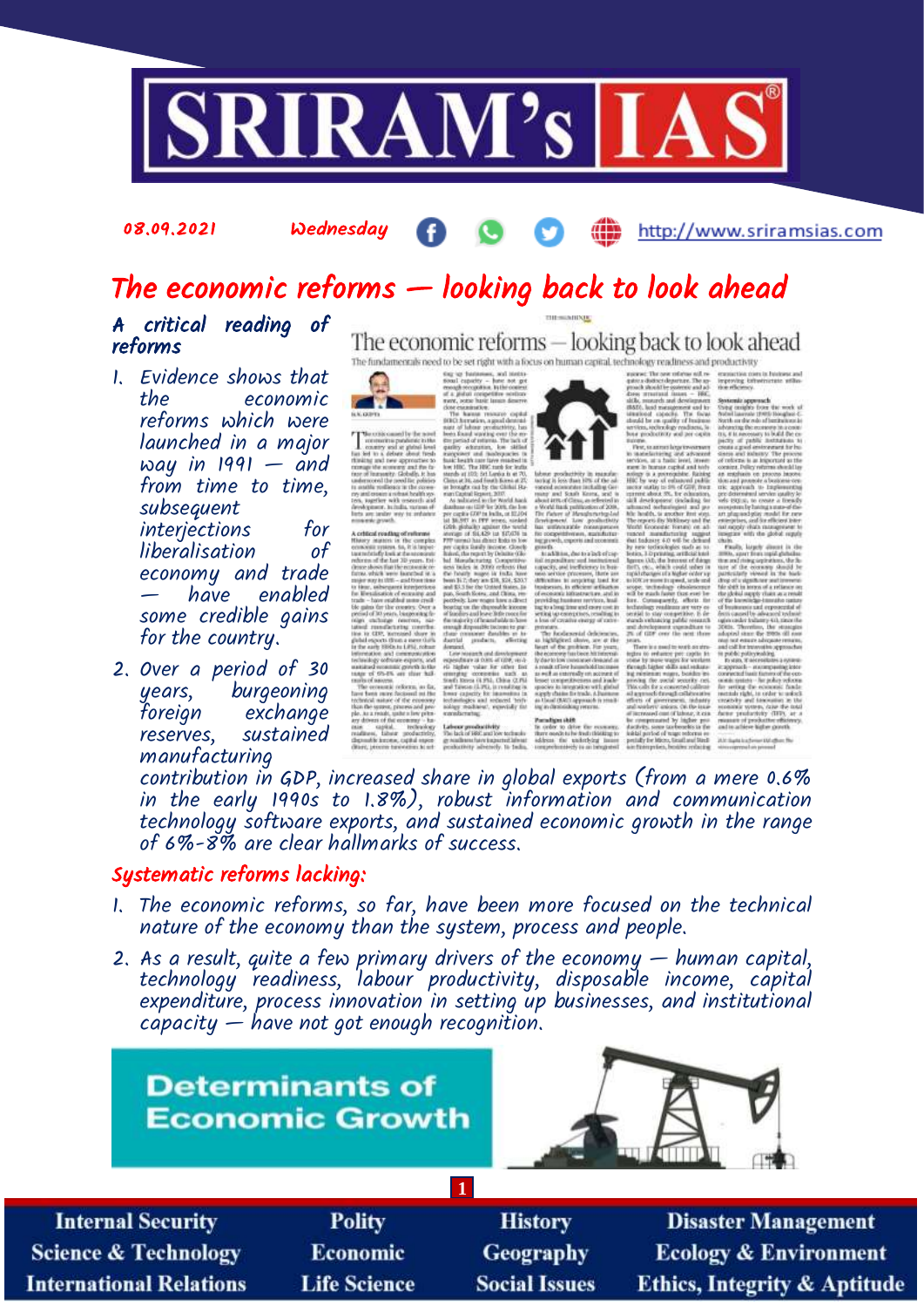

| 08.09.2021                                                                    | Æ<br><b>Wednesday</b><br>http://www.sriramsias.com                                                                                                                                 |
|-------------------------------------------------------------------------------|------------------------------------------------------------------------------------------------------------------------------------------------------------------------------------|
| Primary drivers of the $ $<br>economy that have not<br>got enough recognition | Human capital,<br>Technology readiness<br>Labour productivity<br>Disposable income<br>Capital expenditure<br>Process innovation in setting up businesses<br>Institutional capacity |

#### Human capital

- 1. The human resource capital (HRC) formation, a good determinant of labour productivity, has been found wanting over the entire period of reforms. The lack of quality education, low skilled manpower and inadequacies in basic health care have resulted in low HRC.
- 2. The HRC rank for India stands at 103; Sri Lanka is at 70, China at 34, and South Korea at 27, as brought out by the Global Human Capital Report, 2017.

#### Disposable income

- 1. As indicated in the World Bank database on GDP for 2019, the low per capita GDP in India, at \$2,104 (at \$6,997 in PPP terms, ranked 125th globally) against the world average of \$11,429 (at \$17,678 in PPP terms) has direct links to low per capita family income.
- 2. Closely linked, the report by Deloitte (Global Manufacturing Competitiveness Index in 2016) reflects that the hourly wages in India have been \$1.7; they are \$38, \$24, \$20.7 and \$3.3 for the United States, Japan, South Korea, and China, respectively.
- 3. Low wages have a direct bearing on the disposable income of families and leave little room for the majority of households to have enough disposable income to purchase consumer durables or industrial products, affecting demand.

#### Technology readiness

1. Low research and development expenditure at 0.8% of GDP, vis-à-vis higher value for other fast-emerging economies such as South Korea (4.5%), China (2.1%) and Taiwan (3.3%), is resulting in lower capacity for innovation in technologies and reduced 'technology readiness', especially for manufacturing.

**2**

| <b>Internal Security</b>        | <b>Polity</b>       | <b>History</b>       | <b>Disaster Management</b>              |
|---------------------------------|---------------------|----------------------|-----------------------------------------|
| <b>Science &amp; Technology</b> | <b>Economic</b>     | <b>Geography</b>     | <b>Ecology &amp; Environment</b>        |
| <b>International Relations</b>  | <b>Life Science</b> | <b>Social Issues</b> | <b>Ethics, Integrity &amp; Aptitude</b> |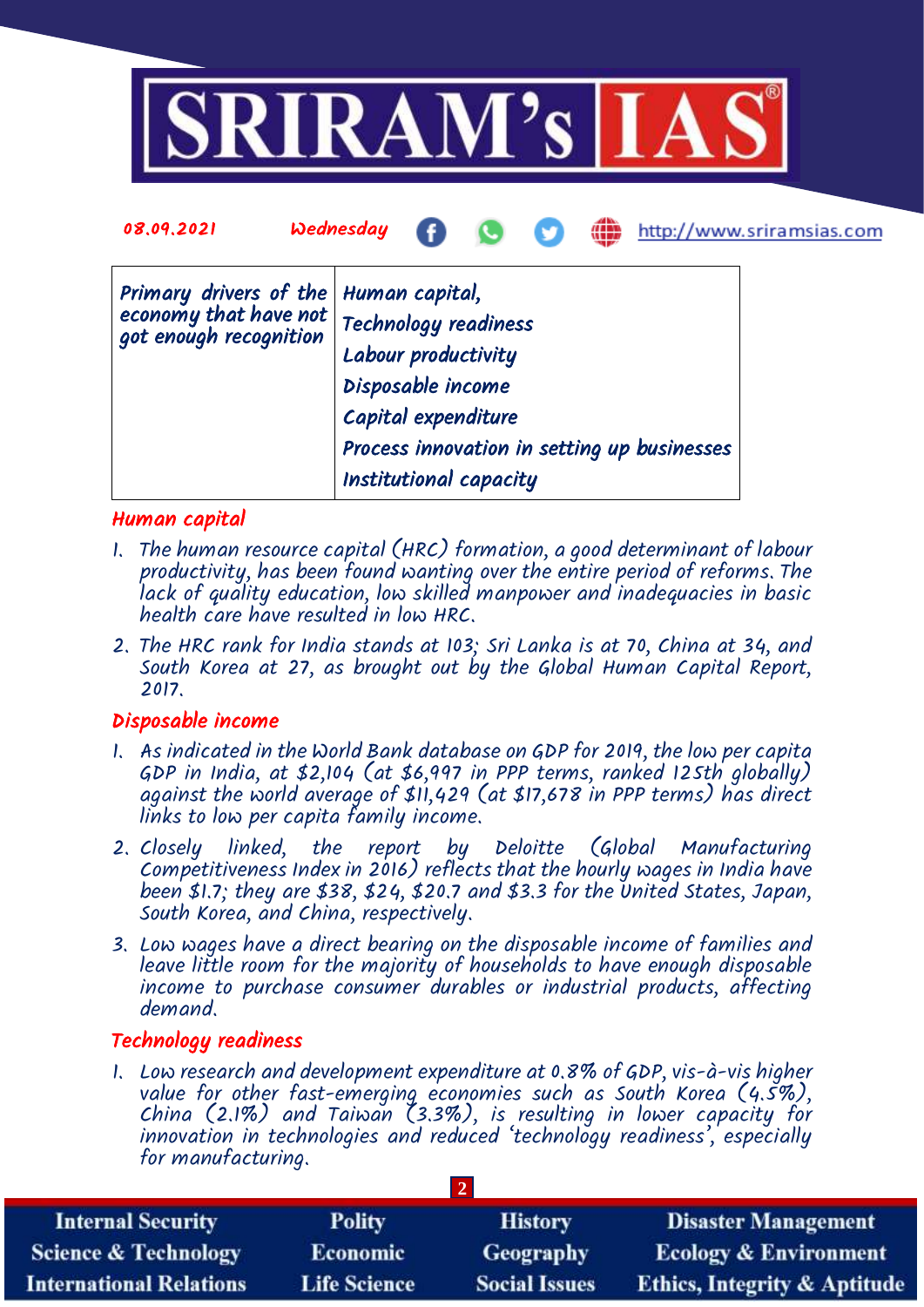

#### 08.09.2021 Wednesday http://www.sriramsias.com

### Labour productivity

- 1. The lack of HRC and low technology readiness have impacted labour productivity adversely. Low productivity has unfavourable consequences for competitiveness, manufacturing growth, exports and economic growth.
- 2. In India, labour productivity in manufacturing is less than 10% of the advanced economies including Germany and South Korea, and is about 40% of China, as reflected in a World Bank publication of 2018, The Future of Manufacturing-Led Development.

#### Lack of capital expenditure and institutional capacity

1. In addition, due to a lack of capital expenditure and institutional capacity, and inefficiency in business service processes, there are difficulties in acquiring land for businesses, in efficient utilisation of economic infrastructure, and in providing business services, leading to a long time and more cost in setting up enterprises, resulting in a loss of creative energy of entrepreneurs.

The fundamental deficiencies, as highlighted above, are at the heart of the problem.

#### Need a Paradigm shift

- 1. In order to drive the economy, there needs to be fresh thinking to address the underlying issues comprehensively in an integrated manner. The new reforms will require a distinct departure.
- 2. The approach should be systemic and address structural issues  $-$  HRC, skills, research and development (R&D), land management and institutional capacity. The focus should be on the quality of business services, technology readiness, labour productivity and per capita income.

#### Way forward:

- 1. First, to attract large investment in manufacturing and advanced services, at a basic level, investment in human capital and technology is a prerequisite.
- 2. Raising HRC by way of enhanced public sector outlay to 8% of GDP, from the current about 5%, for education, skill development (including for advanced technologies) and public health, is another first step.
- 3. The World Economic Forum report on advanced manufacturing suggest that Industry 4.0 will be defined by new technologies such as robotics, 3-D printing, artificial intelligence (AI), the Internet of things (IoT), etc., which could usher in rapid changes of a higher order up to 10X or more in speed,

| <b>Internal Security</b>        | <b>Polity</b>       | <b>History</b>       | <b>Disaster Management</b>              |
|---------------------------------|---------------------|----------------------|-----------------------------------------|
| <b>Science &amp; Technology</b> | <b>Economic</b>     | Geography            | <b>Ecology &amp; Environment</b>        |
| <b>International Relations</b>  | <b>Life Science</b> | <b>Social Issues</b> | <b>Ethics, Integrity &amp; Aptitude</b> |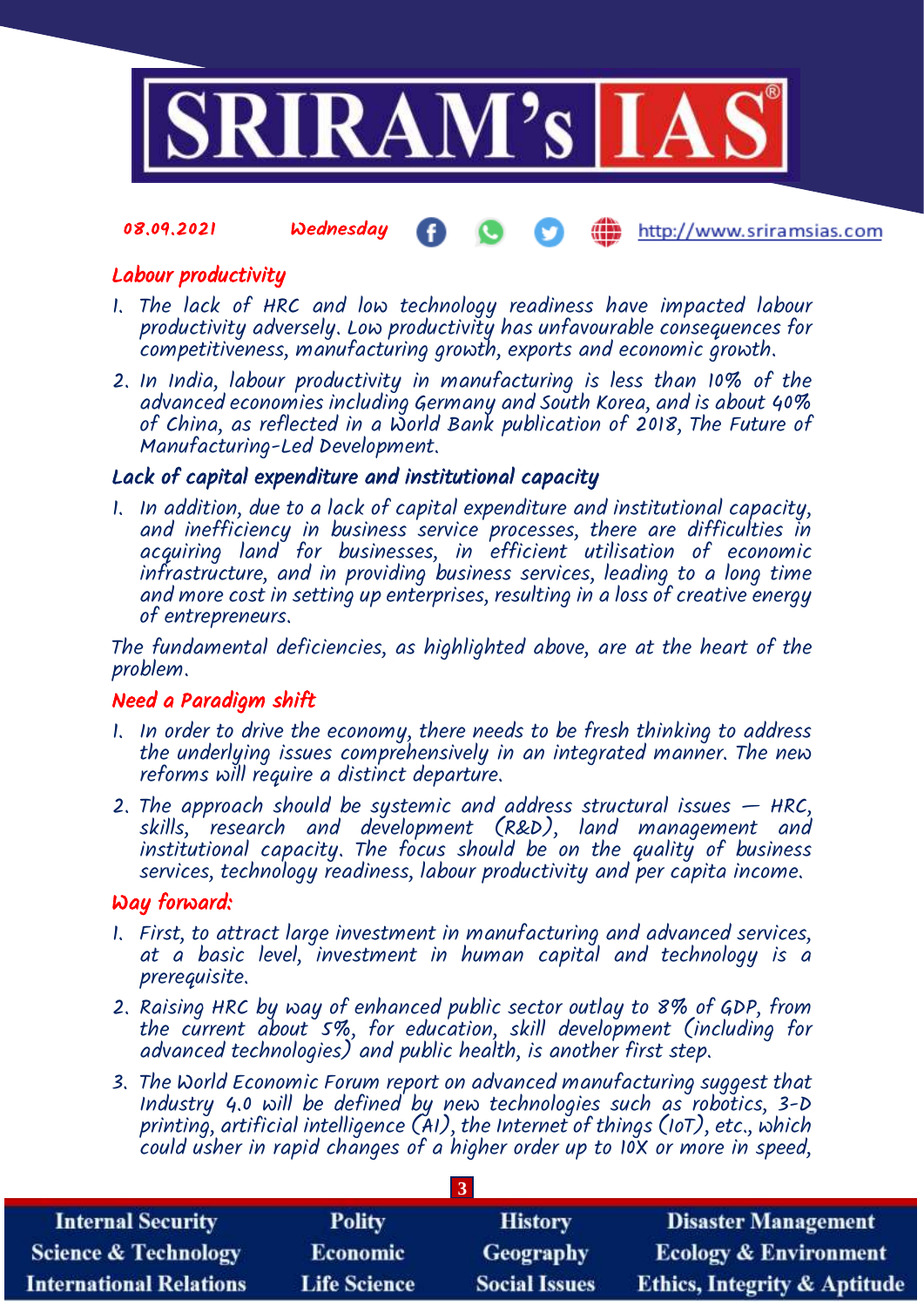

#### 08.09.2021 Wednesday http://www.sriramsias.com

scale and scope; technology obsolescence will be much faster than ever before.

- 4. Consequently, efforts for technology readiness are very essential to stay competitive. It demands enhancing public research and development expenditure to 2% of GDP over the next three years.
- 5. There is a need to work on strategies to enhance per capita income by more wages for workers through higher skills and enhancing minimum wages, besides improving the social security net.
- 6. On the issue of the increased cost of labour, it can be compensated by higher productivity, some tax benefits in the initial period of wage reforms especially for Micro, Small and Medium Enterprises, besides reducing transaction costs in business and improving infrastructure utilisation efficiency.

In sum, India needs a systemic approach — encompassing inter-connected basic factors of the economic system  $-$  for policy reforms for setting the economic fundamentals right, in order to unlock creativity and innovation in the economic system, raise the total factor productivity (TFP), or a measure of productive efficiency, and to achieve higher growth.

| Mains          | Discuss Human capital, Technology readiness, Labour      |
|----------------|----------------------------------------------------------|
| Answer         | productivity and Disposable income as determinants of    |
| <b>Writing</b> | economic growth. Account for the dismal Indian situation |
| Practice       | in these factors and suggest remedies.                   |

## The idea of South Asian solidarity still has the potential to detoxify the legacies of 1947

When SAARC was mooted in 1985, it created the hope that trade, cultural activity and intellectual exchange would gradually diminish the political legacies of Partition by nourishing a regional fraternity.

### SAARC dream

- 1. The dream is still relevant, but SAARC has remained incapable of responding to the unabated rise of identity-based aggression and violence.
- 2. Along with this, a remarkable degree of indifference to others' woes has grown. That was manifested in the paralysis of sympathy to the violence faced by the common public of Myanmar since the beginning of this year.

| <b>Internal Security</b>        | <b>Polity</b>       | <b>History</b>       | <b>Disaster Management</b>              |
|---------------------------------|---------------------|----------------------|-----------------------------------------|
| <b>Science &amp; Technology</b> | <b>Economic</b>     | <b>Geography</b>     | <b>Ecology &amp; Environment</b>        |
| <b>International Relations</b>  | <b>Life Science</b> | <b>Social Issues</b> | <b>Ethics, Integrity &amp; Aptitude</b> |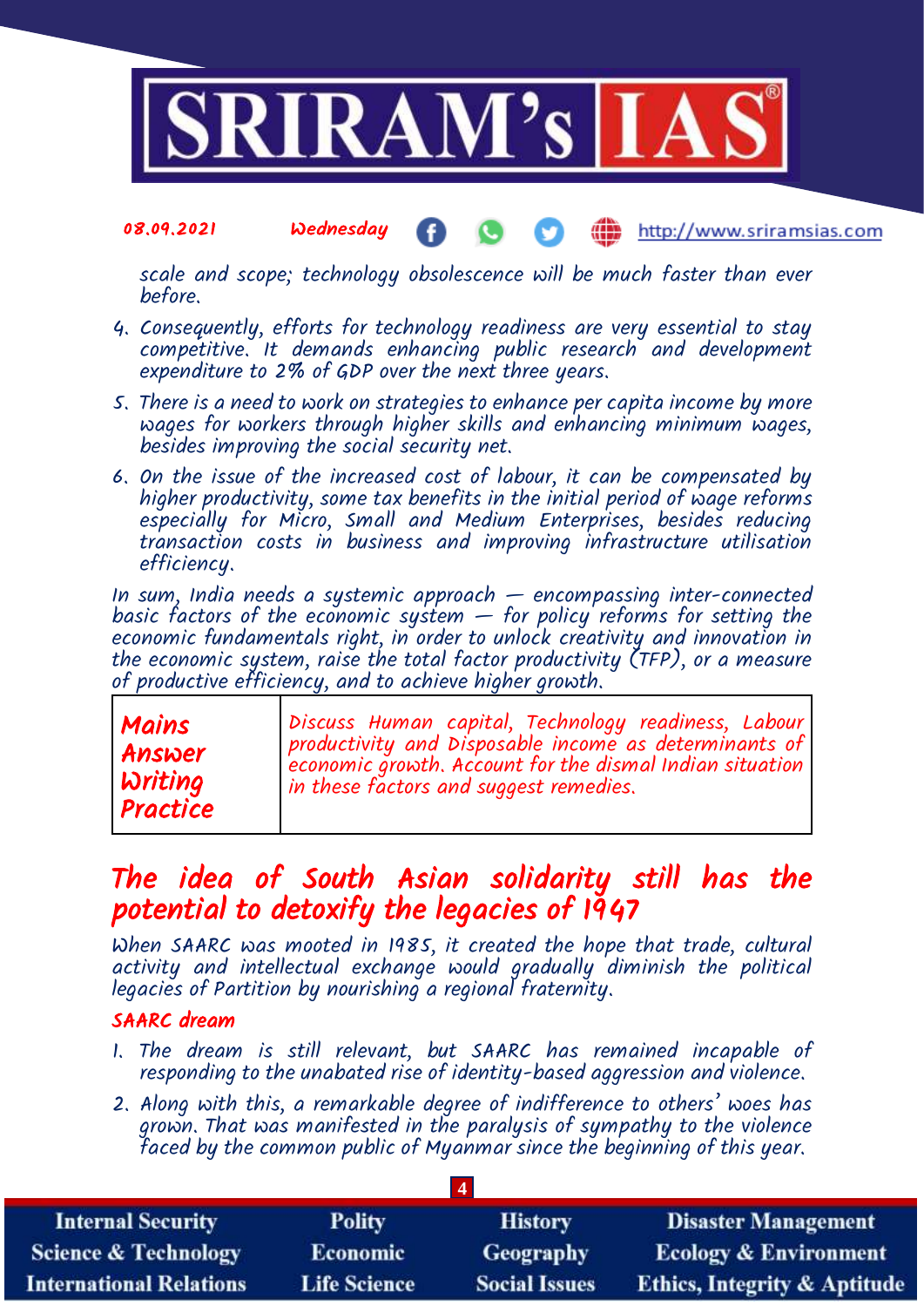

#### 08.09.2021 Wednesday

http://www.sriramsias.com

3. Now when Afghanistan is going through a convulsion, a similar spectator-like attitude is in evidence among other South Asian countries, barring one that has a known vested interest in the Afghan transition.

### Cultivating a new age:

1. Numerous declarations were made in the early years of SAARC. One of them created the hope school<br>in the curriculum



æ

different countries would be examined by a joint team.

- 2. Had that exercise been done, a seedling of hope might have germinated, that the children would not acquire a prejudiced view of others.
- 3. Nothing contributes to enmities among nations more than the perpetuating of a mindset that acquires comfort from hostility towards others. Socialisation into prejudiced views maintains continuities of hatred and enmity, of war.
- 4. The children growing up in our part of the world, irrespective of the country they live in, need explanatory help from adults as to why there is so much turmoil all around.
- 5. The socialisation of the mind is a long and complicated process. Ushering the young mind into a culture of peace demands some reduction of the long backlog of turmoil.

## Hopes of a regional perspective

- 1. The idea of a South Asian consortium has frayed over the years. As a term, "South Asia" is now mainly heard in weather reports on international channels.
- 2. The hope that a regional perspective would gradually encourage regional consciousness and identity has receded. We can view this as the receding of an educated imagination in our region.

| <b>Internal Security</b>        | <b>Polity</b>       | <b>History</b>       | <b>Disaster Management</b>              |  |
|---------------------------------|---------------------|----------------------|-----------------------------------------|--|
| <b>Science &amp; Technology</b> | <b>Economic</b>     | Geography            | <b>Ecology &amp; Environment</b>        |  |
| <b>International Relations</b>  | <b>Life Science</b> | <b>Social Issues</b> | <b>Ethics, Integrity &amp; Aptitude</b> |  |